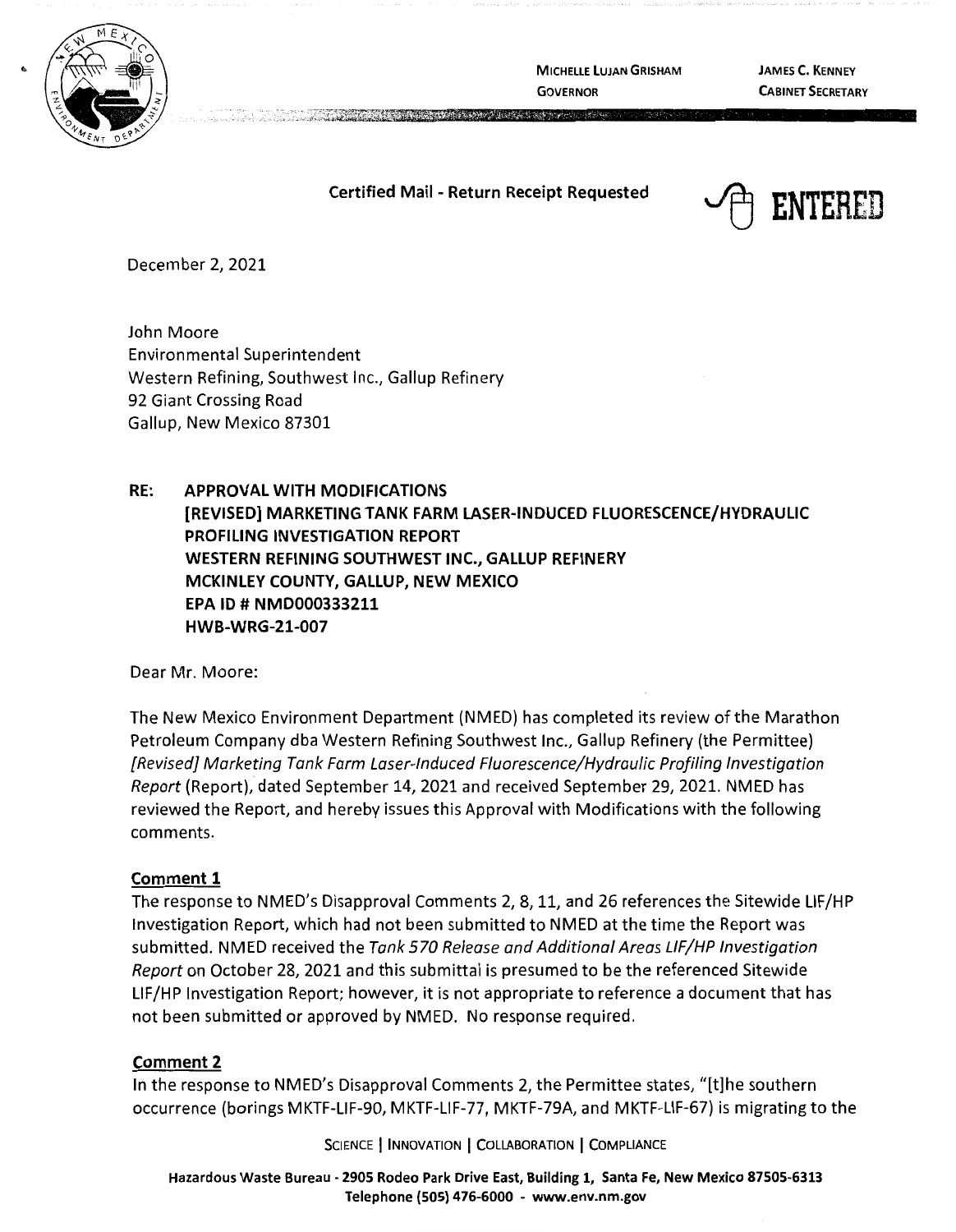Mr. Moore December 2, 2021 Page 2

southwest towards the 90-day pad but has not reached the water seep located just to the east of the pad (west of MKTFLIF-90}." The statement contains a typographical error. The referenced boring MKTF-79A is identified as MKTF-LIF-79A in Figure 3-2 (Approximate Locations of SPH Occurrence Marketing Tank Farm/Loading Rack). Resolve the discrepancy and provide applicable replacement pages.

 $\ddot{\cdot}$ 

# **Comment 3**

In the response to NMED's Disapproval Comments 10, the Permittee states, "[t]he air knife excavations were backfilled with excavated material prior to installing the LIF/HP boreholes. Therefore, the LIF/HP interval of 0-5 ft was not representative of undisturbed subsurface conditions." The response to NMED's Disapproval Comment 4 states that the borrow pit hydrocarbon seep area has had approximately 20 vertical feet of soil removed causing its surface elevation to be lower. The LIF/HP investigation must be conducted on undisturbed soil at depths between zero to five feet below ground surface (bgs} within the borrow pit hydrocarbon seep area because the smear zone may be present at those depths. Underground utilities are not commonly present in the borrow pit and therefore use of the air knife excavation is not necessary. When soil borings are advanced within the borrow pit hydrocarbon seep area, collect the data from undisturbed soil intervals. Include this provision in future work plans. No response is required.

# **Comment 4**

In the response to NMED's Disapproval Comments 14, the Permittee states, "[t]he gasoline occurrence appears to bifurcate due to the row of LIF/HP borings with residual or no response (e.g., MKTF-LIF-64, MKTF-LIF-65, MKTF-LIF-132) that splits the northern and southern occurrences." The location of boring MKTF-LIF-132 is not depicted on Figure 3-1 (LIF Sample Locations). The data for boring MKTF-LIF-132 is also not included in the Report. Revise Figure 3- 1 to depict the location of the boring and include the data regarding boring MKTF-LIF-132 and provide replacement pages.

# **Comment 5**

In the response to NMED's Disapproval Comments 20, the Permittee states, "MPC respectfully disagrees with further investigation near MKTF-LIF-56. Based on the boring location within an area of known SPH and dissolved phase impacts, MPC does not see the value in doing additional investigation in the area." The Permittee indicates that the TPH-DRO concentrations in the groundwater samples collected from wells MKTF-23, -24, and -31 located downgradient and cross-gradient of boring MKTF-LIF-56, where diesel was detected, have been recorded as below the detection limit. Therefore, this observation may imply that the free phase diesel plume is likely stationary and not migrating downgradient of boring MKTF-LIF-56 at this time. If TPH-DRO is detected in wells MKTF-23, -24, and -31 in the future, the plume may be expanding and must be investigated. Acknowledge the provision in the response letter.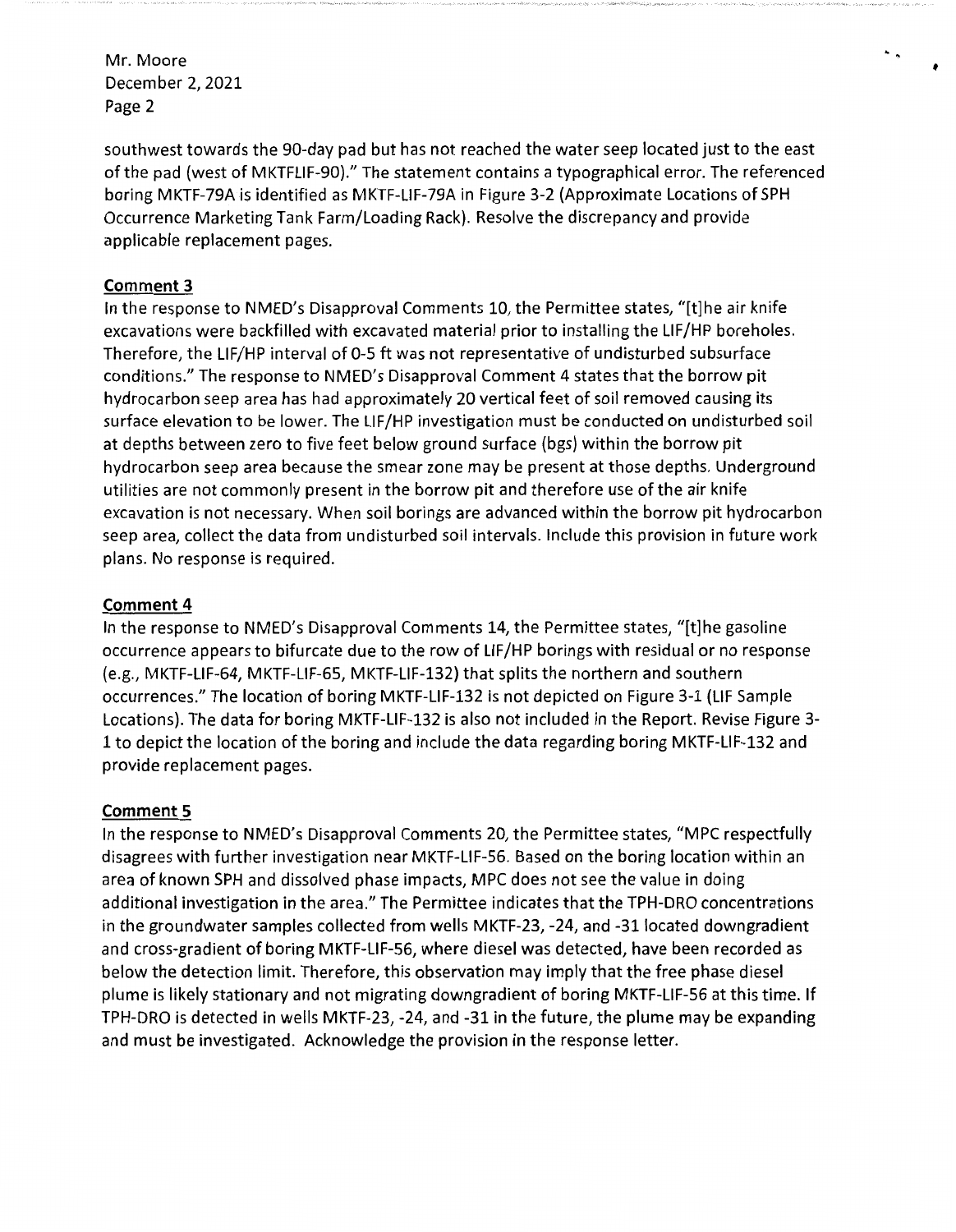Mr. Moore December 2, 2021 Page 3

#### **Comment 6**

The response to NMED's Disapproval Comments 20 discusses the colors and shapes of peaks specific to naphtha, gasoline, and diesel. The method used to distinguish each product appears to be based on professional judgement since the product comingles. The distinction of each product identified by the LIF investigation may only be discussed qualitatively. In order to confirm each product type, discrete soil samples must be collected from the corresponding locations for the future investigation, as necessary, for fuel fingerprint or other laboratory analysis. Acknowledge this provision in the response letter.

#### **Comment 7**

In the response to NMED's Disapproval Comments 21, the Permittee states, "[t]he northern extent of the diesel and naphtha was not delineated because of known dissolved phase constituents and SPH in wells MKTF-49 and MKTF-50. These wells are located north of MKTF-LIF-84 and MKTF-LIF-86." SPH was detected in well MKTF-50 in September 2020; however, SPH has not previously been detected in well MKTF-49, which is located south of well MKTF-50 and closer to the naphtha release origin. Since SPH has not previously been detected in well MKTF-49, the detection of SPH in well MKTF-50 is not likely related to the naphtha release. Regardless, wells MKTF-49 and -50 may serve as sentinel wells for the naphtha plume. If SPH (as naphtha) is detected in well MKTF-49 in the future, the naphtha plume may be expanding and the extent must be investigated. Acknowledge this provision in the response letter.

## **Comment 8**

In the response to NMED's Disapproval Comments 30, the Permittee states, "[s]amples were collected based on visual and olfactory observations." Since the LIF investigation was conducted at the time and % RE data was available to evaluate the most contaminated intervals at the time of sampling, soil samples should have been collected based on the available data to support the evaluation of the most contaminated intervals. Note that visual and olfactory observations can miss potential contamination in soils; therefore, soil sampling intervals must be evaluated using field screening devices (e.g., LIF, PIO} rather than only visual and olfactory observations in the future investigations.

#### **Comment 9**

In the response to NMED's Disapproval Comments 37, the Permittee states, "[t]he recovery well between MKTF-LIF-77 and MKTF-LIF-90 was installed the week of July 19, 2021. A summary report including all wells installed during that week will be submitted to NMED within 90 days of completion of the work. MPC will not be submitting an additional interim measures report for this reason." The referenced report has not been submitted to NMED as of October 21, 2021, which has passed 90 days from completion of the work. The Permittee must submit the referenced report. The Permittee also appears to be describing a well completion report rather than an interim measures report. The interim measures report is required to provide a summary of monitoring data and evaluation for the effectiveness of the remediation system. Therefore, the referenced and required reports are different and the referenced report cannot